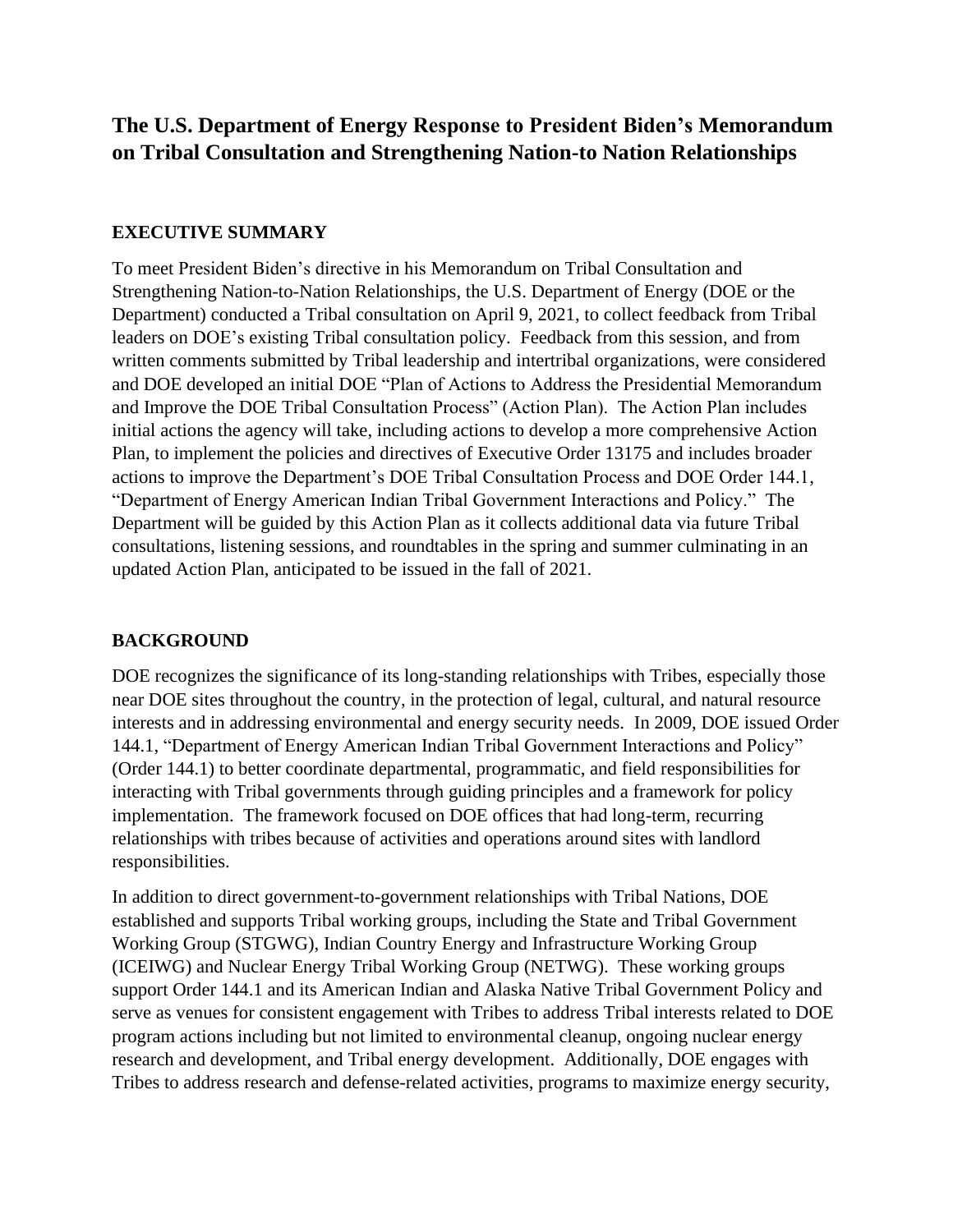and power marketing. DOE has an internally focused Tribal Energy Steering Committee (TESC) comprised of representatives from all DOE programs that interact with Tribes.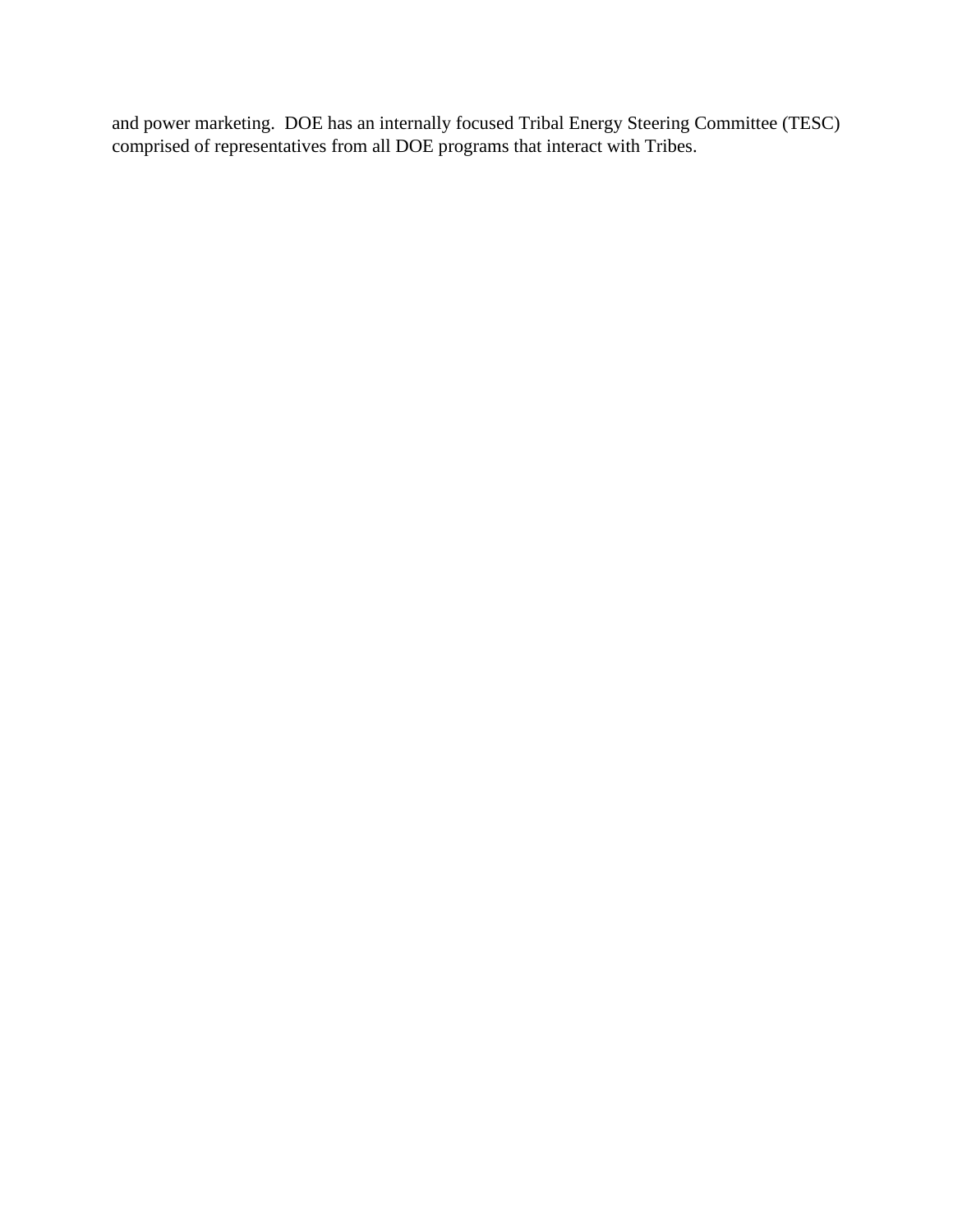#### **DOE RESPONSE**

DOE has initiated a focused, strategic, and ongoing outreach effort to engage in government-togovernment conversations with Tribal representatives to inform its response to the President's Memorandum on Tribal Consultation and Strengthening Nation-to-Nation Relationships pursuant to EO 13175. The following provides more details on this outreach effort.

**March 9:** After two years of dormancy, DOE restarted the TESC with a coordination call to discuss the Presidential Memorandum on Tribal Consultation and Strengthening Nation-to-Nation Relationships and proposed next steps. DOE with support from TESC participating members:

- Collected existing consultation plans, strategies, high-level activities, and processes from DOE program offices to guide discussions on developing the Action Plan.
- Informed the Department's STGWG, ICEIWG, and NETWG about the April 9 consultation with Tribal governments and Alaska Native Corporations.

**April 9**: DOE conducted a three-hour Tribal consultation session to evaluate the Department's existing consultation policy and to inform the development of the Action Plan.

- DOE Secretary Granholm provided opening remarks.
- Senior DOE officials participated including:
	- o Department of Energy Deputy Chief of Staff
	- o Acting Assistant Secretary for Congressional and Intergovernmental Affairs (CI)
	- o Acting Assistant Secretary for Energy Efficiency and Renewable Energy (EERE)
	- o Acting Assistant Secretary for Environmental Management (EM)
	- o Acting Assistant Secretary for Fossil Energy (FE)
	- o Acting Assistant Secretary for Nuclear Energy (NE)
	- o Director of the Office of Indian Energy (IE)
	- o Executive Director of the Loan Programs Office (LPO)
	- o Director of the Office of Legacy Management (LM)
	- o Acting Associate Administrator for External Affairs, National Nuclear Security Administration (NNSA)
	- o Interim Administrator of the Western Area Power Administration (WAPA)
	- o Administrator of the Southwestern Power Administration (SWPA)
	- o Manager of National Relations for the Bonneville Power Administration (BPA)
- Leaders and representatives from 41 Tribes participated and written comments were provided by 14 Tribes and two intertribal organizations.
- The consultation session was facilitated by Jana Ganion, ICEIWG Co-Chair, and Director of Sustainability and Government Affairs for Blue Lake Rancheria.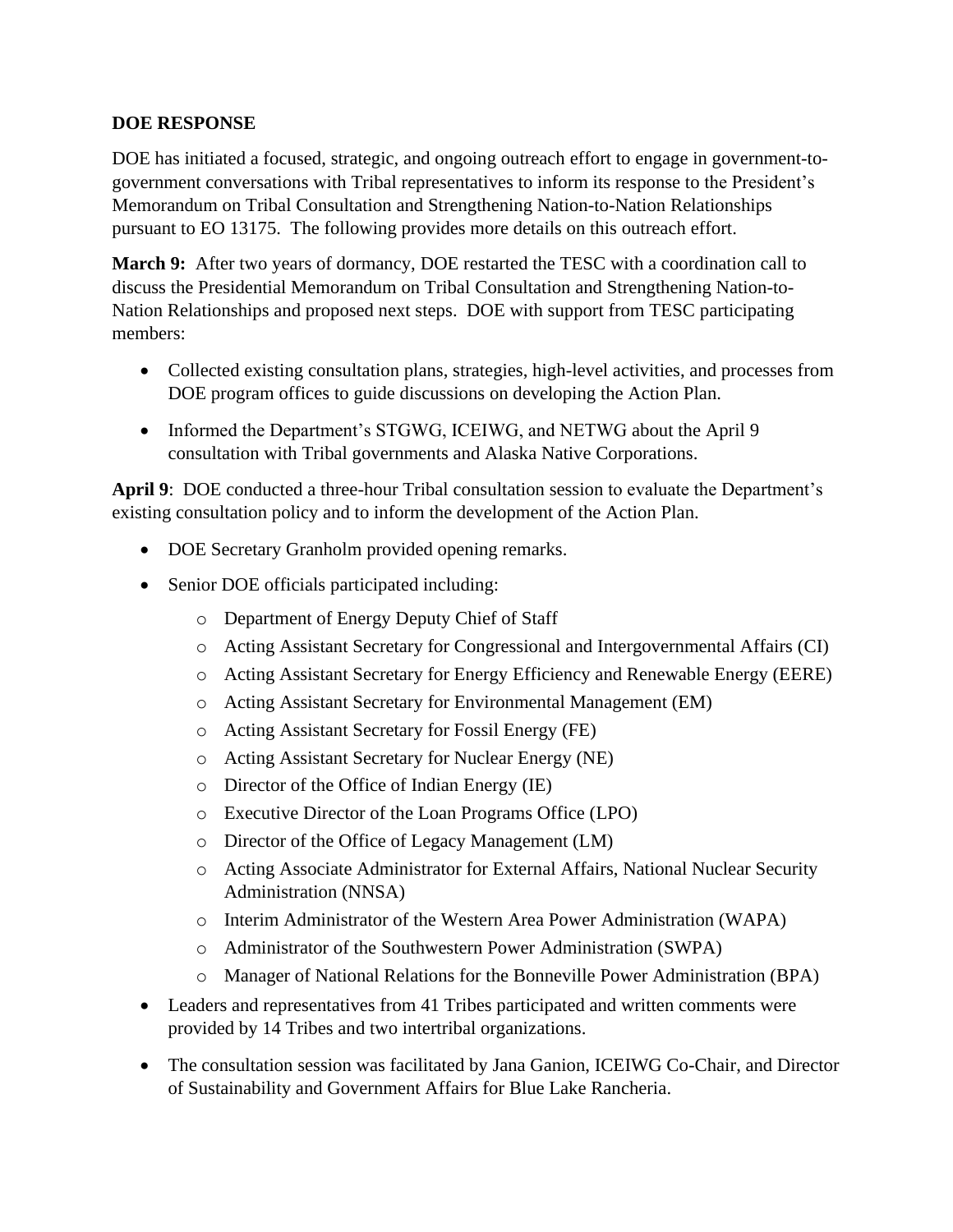- The following five questions were circulated prior to the consultation and discussed during the consultation:
	- o Do the seven Guiding Principles, as outlined in DOE's 2009 policy (Order 144.1) capture the necessary elements to ensure regular and meaningful consultation with tribal officials?
	- o Does Order 144.1 and the associated Implementation Plan provide an adequate framework to guide DOE's consultation, cooperation with Tribal Nations, and the effective implementation of its policy?
	- o Considering the breadth and depth of DOE's mission and activities, what do you see as the primary challenges and opportunities in working with DOE?
	- o What are the most productive approaches or improvements for DOE to consider ensuring regular and meaningful consultation?
	- o What topics and decisions related to DOE's mission should be a priority in current and future consultations?
- The IE and LPO directors announced a series of Tribal consultations, listening sessions, and roundtable discussions that will occur over the spring and summer, including the first session to discuss the DOE's Tribal Loan Guarantee Program (TLGP).
- Tribal leadership appreciated the opportunity to participate and noted their appreciation for Secretary Granholm's participation.

## **THE PATH FORWARD: PLAN OF ACTIONS TO ADDRESS THE PRESIDENTIAL MEMORANDUM AND IMPROVE THE DOE TRIBAL CONSULTATION PROCESS (ACTION PLAN)**

To address President Biden's Memorandum on Tribal Consultation and Strengthening Nation-to Nation-Relationships, DOE will next:

- Conduct regional consultations, listening sessions, and roundtable discussions in the spring and summer of 2021 to expand on the initial April 9 Tribal consultation. These additional consultations/listening sessions/roundtable discussions will include representatives from Departmental programs with actions or decisions that could have the potential to affect tribal rights or resources.
- Update Order 144.1 to expressly include DOE offices created after Order 144.1 was issued in 2009.
- Coordinate with other Federal agencies that consult with Tribes under EO 13175 to have consistent plans and, where appropriate, conduct joint consultation sessions to reduce the burden placed on tribal leadership and maximize efficiencies.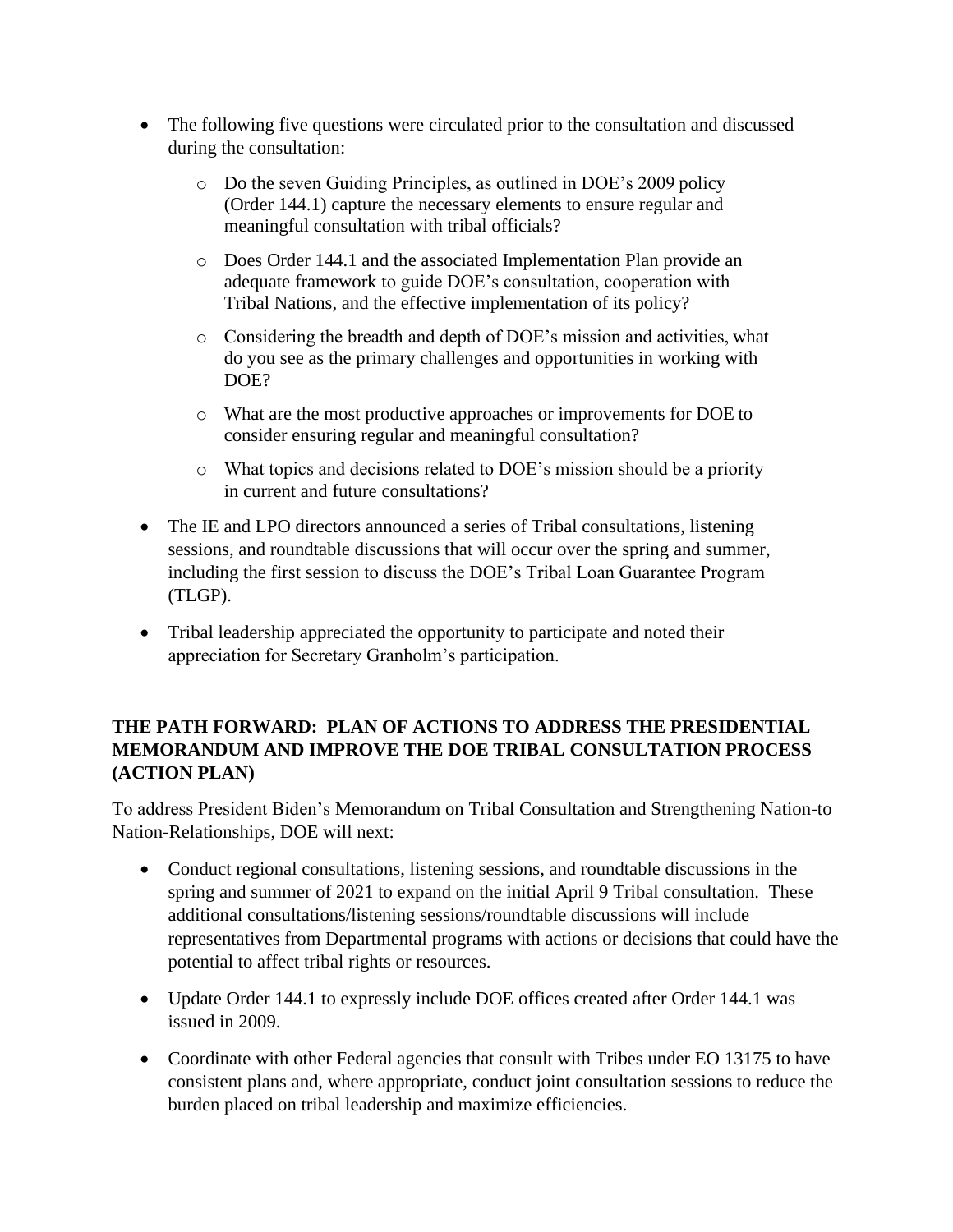- Review DOE Order 144.1 Framework and Implementation Plans to explore updating and incorporating Tribal ideas on how best to conduct effective tribal consultation
- Explore developing a Tribal consultation web page that includes program-level Tribal affairs points of contact, lists Tribal consultation opportunities, keeps a running record of consultations conducted, and metrics that evaluate the effectiveness of DOE's Tribal consultation.
- Require training to include consultation guidance for all DOE employees who may be making any decisions that could affect Tribal rights or resources.
- Begin planning the National Tribal Energy Summit, which currently has been held on a bi-annual basis, with the next tentatively scheduled summit to take place in the fall of 2021. The summit provides a venue for Tribal leaders and their designated representatives, Administration officials, representatives from Federal agencies, state governments, private industry, utilities, and academia to build relationships and networks, exchange ideas, and explore cross-cutting and cost-effective solutions to national energy interests. Schedule the Secretary of Energy to participate along with key DOE leadership who have programs that affect tribal rights or resources.
- Recommend all DOE programs provide at least 30 days notice before consultations.
- Also recommend that DOE programs provide early and meaningful involvement in DOE policies that affect Tribal Nations and Alaska Native Corporations before they are implemented.

## **TIMELINE**

Below is a timeline of proposed actions to submit an updated DOE Action Plan by the October 25, 2021, deadline in President Biden's Memorandum on Tribal Consultation and Strengthening Nation-to-Nation Relationships. Please note that consultation can be addressed as part of the agenda of consultations on other areas of interest to tribal governments. This will be important to attract a wider audience and maximize efficiency. All dates are in 2021.

- **April 29 – July 2:** DOE offices will hold additional consultations with Tribal governments and listening sessions/roundtable discussions with intertribal organizations, Tribal working groups, and native communities on the Department's guiding documents. The TESC will serve to guide the process for additional consultations to ensure all relevant DOE offices are appropriately engaging with Tribes. Relevant DOE offices include offices that traditionally have engaged with Tribes and offices that have limitedly engaged in the past, but given their mission, policies, and activities could potentially impact Tribes.
- **July 5 – July 30:** Draft an update to the DOE Action Plan.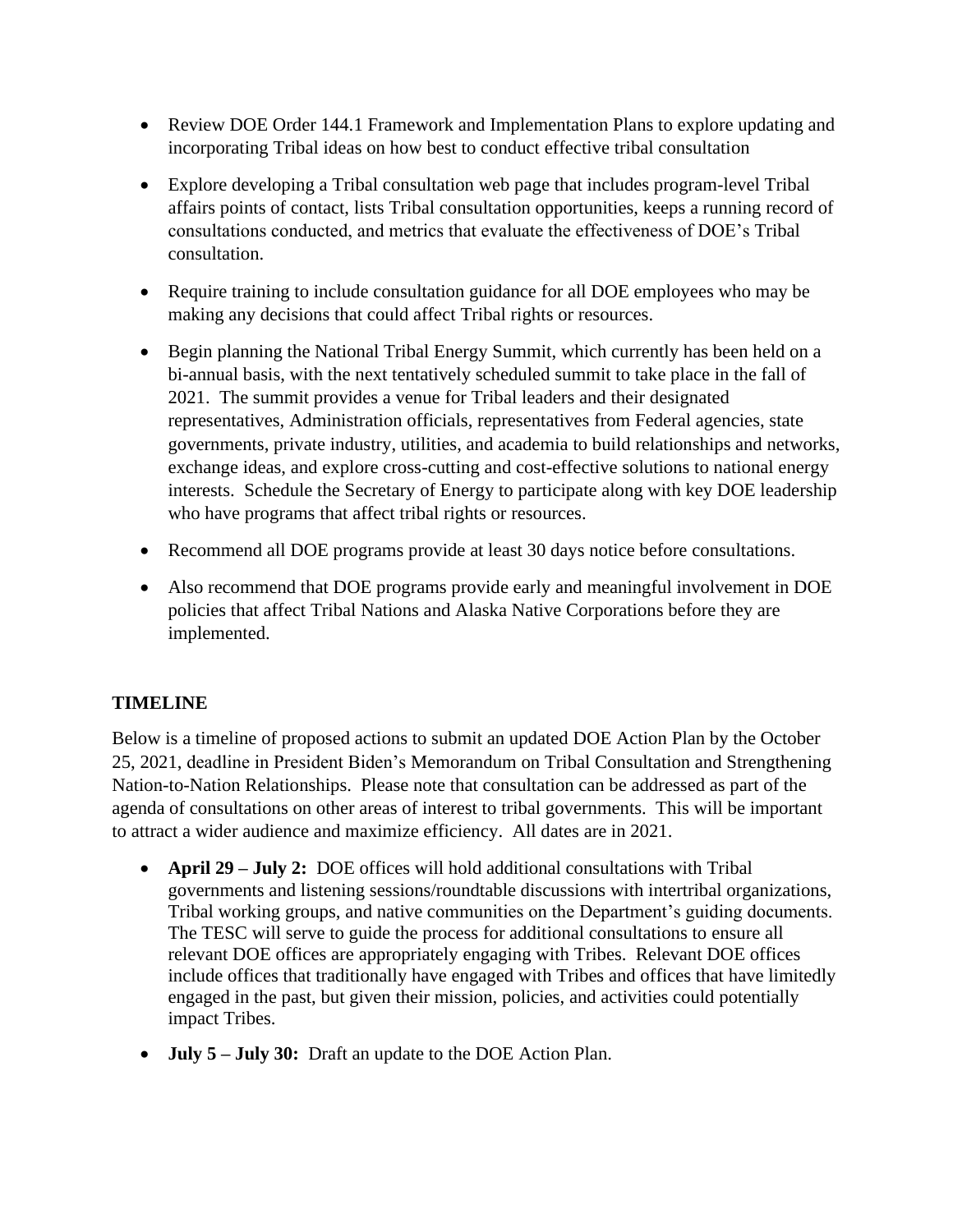- **August 2 – September 15:** Make the DOE Action Plan available to Tribal leaders and their staff for feedback and input.
- **September 15 –September 27:** Update the DOE Action Plan by incorporating Tribal leader feedback and collect data from programs to include in the White House directed report on agency actions to fulfil the initial Action Plan.
- **September 28 October 22:** Undergo DOE internal review of the final draft version of the updated DOE Action Plan and Report of DOE Actions to the White House.
- **October 25:** Submit updated Action Plan and Report of DOE Actions to the White House.

## **RECOMMENDATIONS TO DOE FOR TRIBAL CONSULTATION, IMPROVING ITS TRIBAL POLICY AND STRENTHENING GOVERNMENT-TO-GOVERNMENT RELATIONSHIPS**

Below are summaries of the recommendations that were provided by Tribal Nation and Alaska Native Corporation leaders and their designated representatives during the April 9 DOE consultation session. DOE will explore these suggestions further, in consultation with Tribes, within the next 180 days to strengthen Order 144.1 and meet or exceed the expectations of EO 13175. The recommendations provided by the Tribal Nations and the Alaska Native Corporations are organized by DOE's 2009 American Indian and Alaska Native Tribal Government Policy principles. Attached to this response are a transcript of the April 9 consultation session and the submitted written comments for consideration.

## **Policy Principle 1: DOE Recognizes the Federal Trust Relationship and will Fulfill its Trust Responsibilities to American Indian and Alaska Native Nations.**

Recommendations:

- DOE should engage with Tribes to clarify the concept of "achieving mutual" understanding."
- DOE should engage with Tribes to revise Order 144.1 and implementation plan, including "the seven principles."
- DOE should revise its American Indian and Alaska Native Tribal Government Policy Framework to incorporate the United Nations Declaration on the Rights of Indigenous Peoples framework where appropriate.

**Policy Principle 2: The Department Recognizes and Commits to a Government-to-Government Relationship and will Institute Appropriate Protocols and Procedures for Program and Policy Implementation.**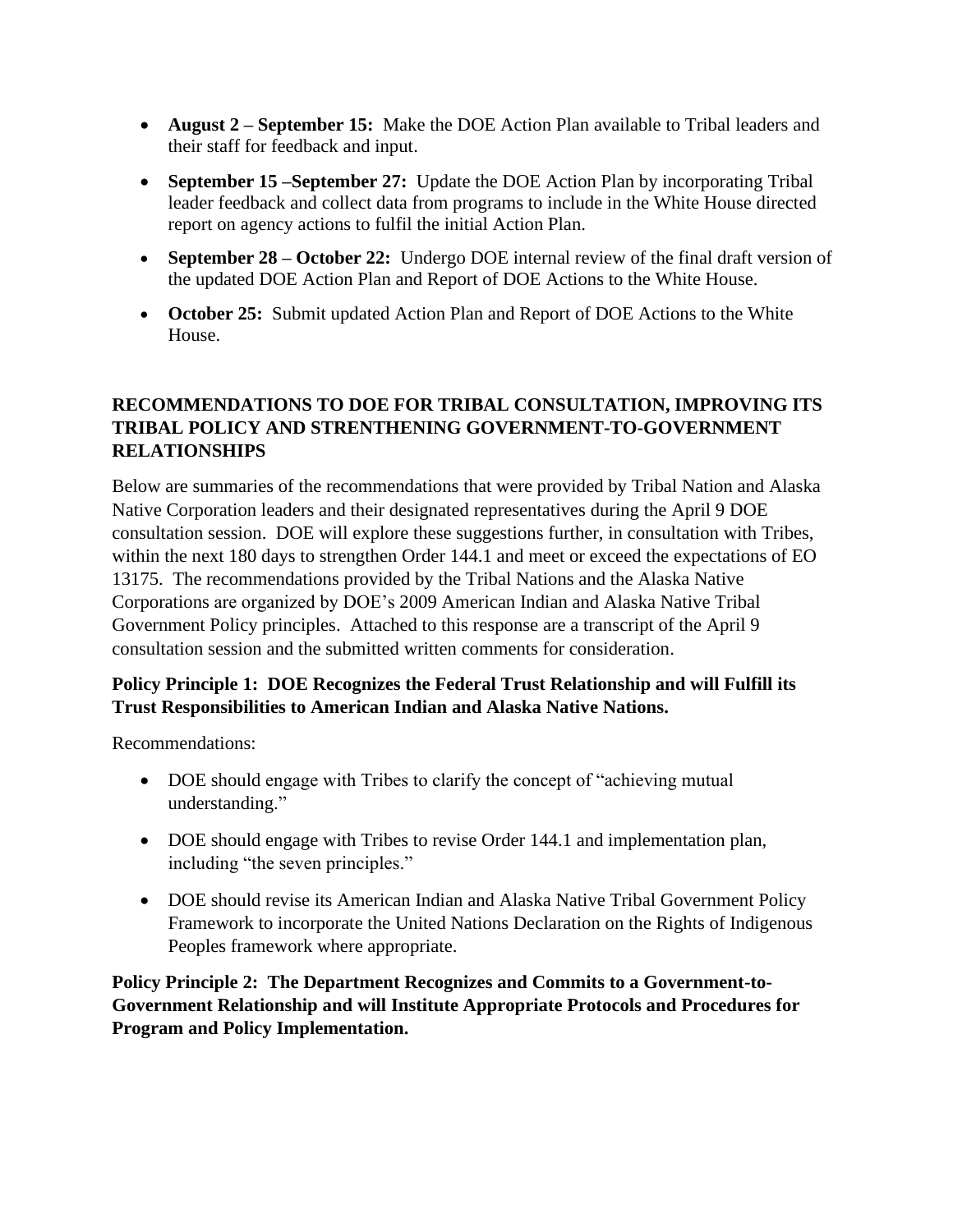Recommendations:

- DOE should update and expand its Order 144.1 to expressly include offices created after Order 144.1 was issued in 2009.
- Promulgation of DOE policies, rules and regulations, actions, and proposed actions with potential interest and impacts to Tribal Nations and Alaska Native Corporations should be subjected to Tribal consultation. The Department can increase its consultation with Tribes as part of the National Environmental Protection Act (NEPA) process and in fulfilling EO 13175.
- Sufficient time should be allowed for meaningful tribal consultation. Sufficient time means at least 30 days of advance notice of a consultation and applies to the length of the consultation session.
- Whenever practical, in-person or video enabled Tribal consultation is preferred.
- DOE should create a Director-level position within the CI office, known as Director of Tribal Government Relations, responsible for coordinating Tribal engagement across DOE and serve as the designated agency official to coordinate implementation of the Action Plan. Of note, Order 144.1 calls for a Deputy Assistant Secretary of Intergovernmental and Tribal Affairs.
- Each office subject to Order 144.1 should designate a liaison responsible for Tribal engagement and coordination with the Director of Tribal Government Relations.
- DOE should increase capacity building and training to ensure that staff have the technical expertise necessary for better communication with Tribal leaders.
- DOE should engage with Tribes to establish clear metrics, accountability, policies, and protocols for Tribal consultation and engagement.
- DOE should create a website to maintain a record of:
	- o An annual report explaining outcomes of Tribal consultations and the process DOE utilized to reach the outcomes.
	- o Tribal affairs points of contact for each program office
	- o DOE resources related to Tribal consultation including the Policy and Order 144.1

#### **Policy Principle 3: The Department will Establish Mechanisms for Outreach, Notice and Consultation and Ensure Integration of Indian Nations into Decision-making Processes.**

Recommendations:

• DOE should commit to quarterly Tribal consultation sessions. This includes DOE program offices and Power Marketing Administrations subject to Order 144.1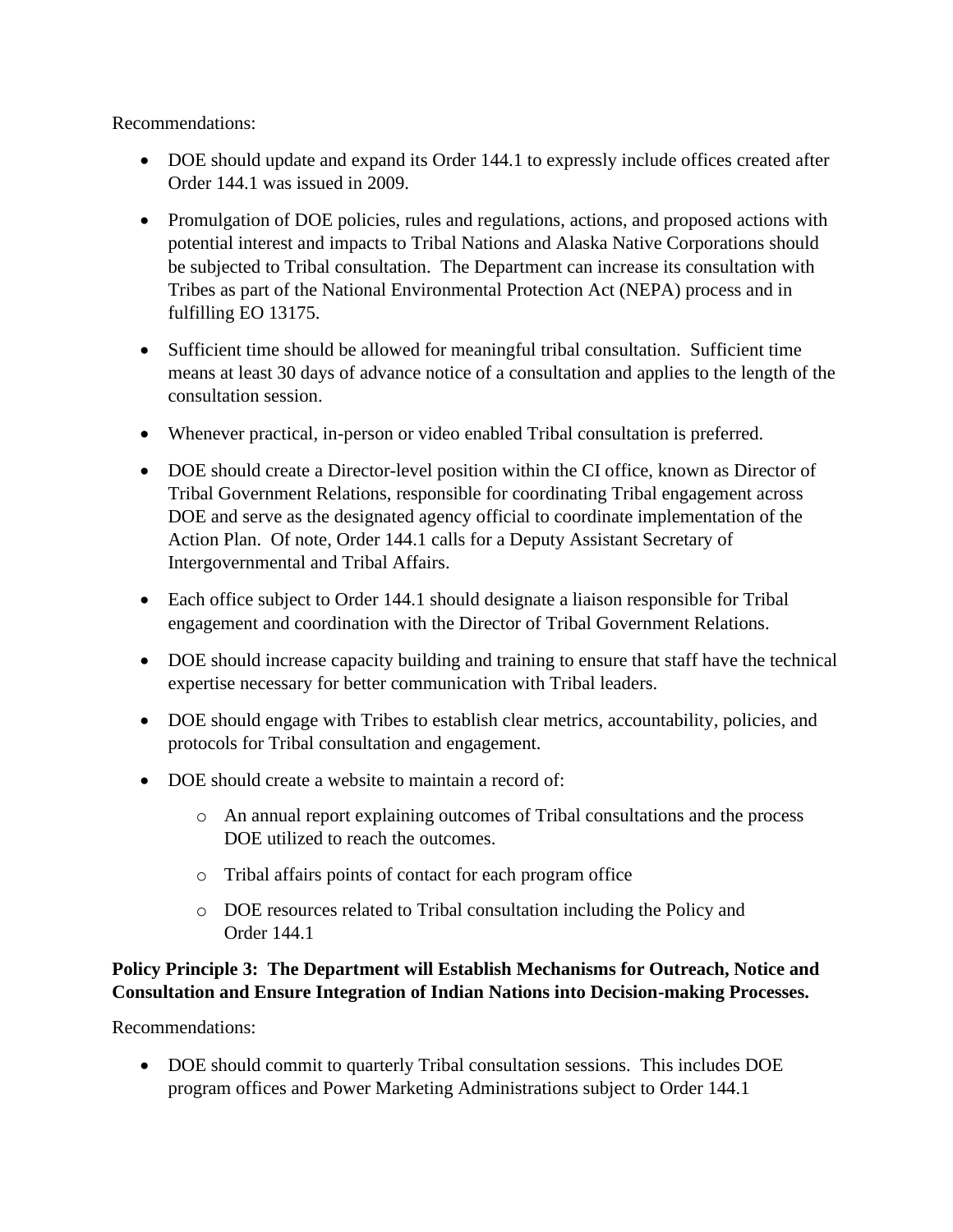undertaking their own Tribal consultation on specific policy and relevant work before decisions are made.

## **Policy Principle 4: Department-wide Compliance with Applicable Federal Cultural Resource Protection and Other Laws and Executive Orders will Assist in Preservation and Protection of Historic and Cultural Sites and Traditional Religious Practices.**

Recommendations:

- DOE should maximize its efforts to be transparent with Tribal communities when making determinations or decisions related to its activities.
	- o DOE should engage with local Tribes to clarify the concept of "cleanup" at contaminated sites.
	- o DOE should evaluate and consider increasing current funding made available as grants or stipends for Tribal consultation participation where appropriate.
	- o DOE should pursue National Historic Preservation Act Section 106 consultations at the beginning of the decision-making process as opposed to before final determinations.

#### **Policy Principle 5: The Department will Initiate a Coordinated Department-wide Effort for Technical Assistance, Business and Economic Self-determination Development Opportunities, Education, and Training Programs.**

Recommendations:

- DOE should coordinate technical assistance to tribes and support training for DOE employees and contractors on tribal consultation.
- DOE should mandate annual Tribal sensitivity trainings for all staff who engage with Tribes in any professional capacity. Where appropriate, Tribal engagement education and trainings should be tailored to regional and local Tribal governing structures and involve those local Tribal governments in crafting culturally relevant and specific training materials.
- DOE should prioritize technical assistance for Tribal communities to develop renewable energy projects and projects that increase energy access.
- DOE should explore additional funding for Tribal workforce development needs, including energy-related education, training, internships, and career-level jobs for Tribal membership.
- DOE should evaluate current and consider increasing, where appropriate, funding for grants to support capacity building of technical expertise in tribal communities.
- DOE should reduce the percentage under cost sharing agreements for clean energy development on Tribal lands.